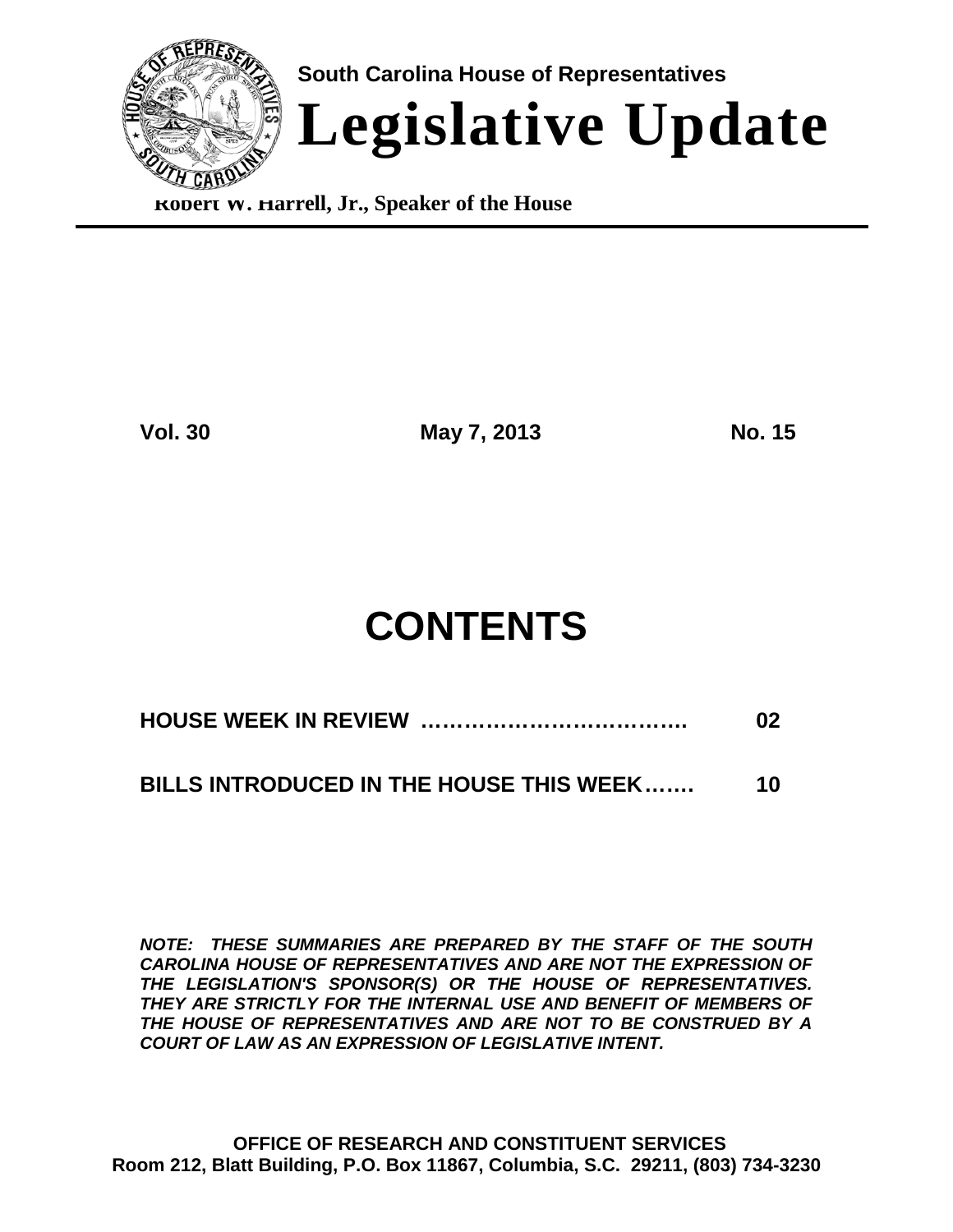# **HOUSE WEEK IN REVIEW**

The House of Representatives amended, approved, and sent the Senate **H.3945**, comprehensive **ETHICS REFORM** legislation. The legislation revises the means of investigating allegations of legislator misconduct by replacing the current system where the House and Senate have exclusive authority over disciplining their own members and, instead, referring such matters to a new bipartisan Joint Ethics Committee, composed of not only of Senators and House Members but also non-legislators selected from the general public. The Joint Committee on Ethics is composed of sixteen members: four Senators elected by the Senate; four House Members elected by the House of Representatives; and eight members who may not be members of the General Assembly or other public officials, four of whom must be elected by the Senate and four of whom must be elected by the House of Representatives. In the case of all the positions that a legislative body elects to the joint committee, half must be recommended by the body's majority party caucus and half must be recommended by the minority party caucus.

The legislation creates a South Carolina Public Integrity Unit to maximize existing resources, expertise, and available information to coordinate investigations of alleged government corruption, unethical conduct, and violations of the public trust, all of which are imperative to preserving the faith of the public in its institutions. The Public Integrity Unit is established as an investigative partnership composed of six partner members: (1) the Attorney General; (2) the Chief of the State Law Enforcement Division; (3) the Director of the Department of Revenue; (4) the Executive Director of the South Carolina Ethics Commission; (5) the Chairman of the Joint Committee on Ethics; and (6) the Inspector General. The members may provide staff from their respective agencies for the unit as necessary. The Public Integrity Unit accepts investigations by referral only and does not address complaints from the general public. The unit is established to receive allegations of criminal conduct from partner members, an appropriate supervisory office, or any other state agency authorized to receive complaints against public employees, officers, or officials. Completed investigations that substantiate serious criminal conduct may be provided directly to the Attorney General or a solicitor. Substantiated investigations not undertaken by the Attorney General or a solicitor, substantiated investigations deemed procedural errors, or unsubstantiated investigations must be returned to those that made the referral. The Public Integrity Unit is to be dissolved in ten years unless reauthorized by the General Assembly.

The legislation revises what a public official must disclose on a statement of economic interests. The legislation establishes requirements for disclosing the sources of private income that exceed \$2,500. The legislation requires disclosure of the specific source and amount of income received by a public official, a member of the public official's immediate family, or a business with which the public official is associated if the public official directly derives income from a contractual or financial relationship, including a consultant or independent contractor relationship, with a lobbyist's principal. The legislation requires disclosure of the name of any governmental entity at the state level, if the filer is a state public official, or at the local level, if the filer is a local public official, from which the filer directly derives income from a contractual or financial relationship, including a consultant or independent contractor relationship, between that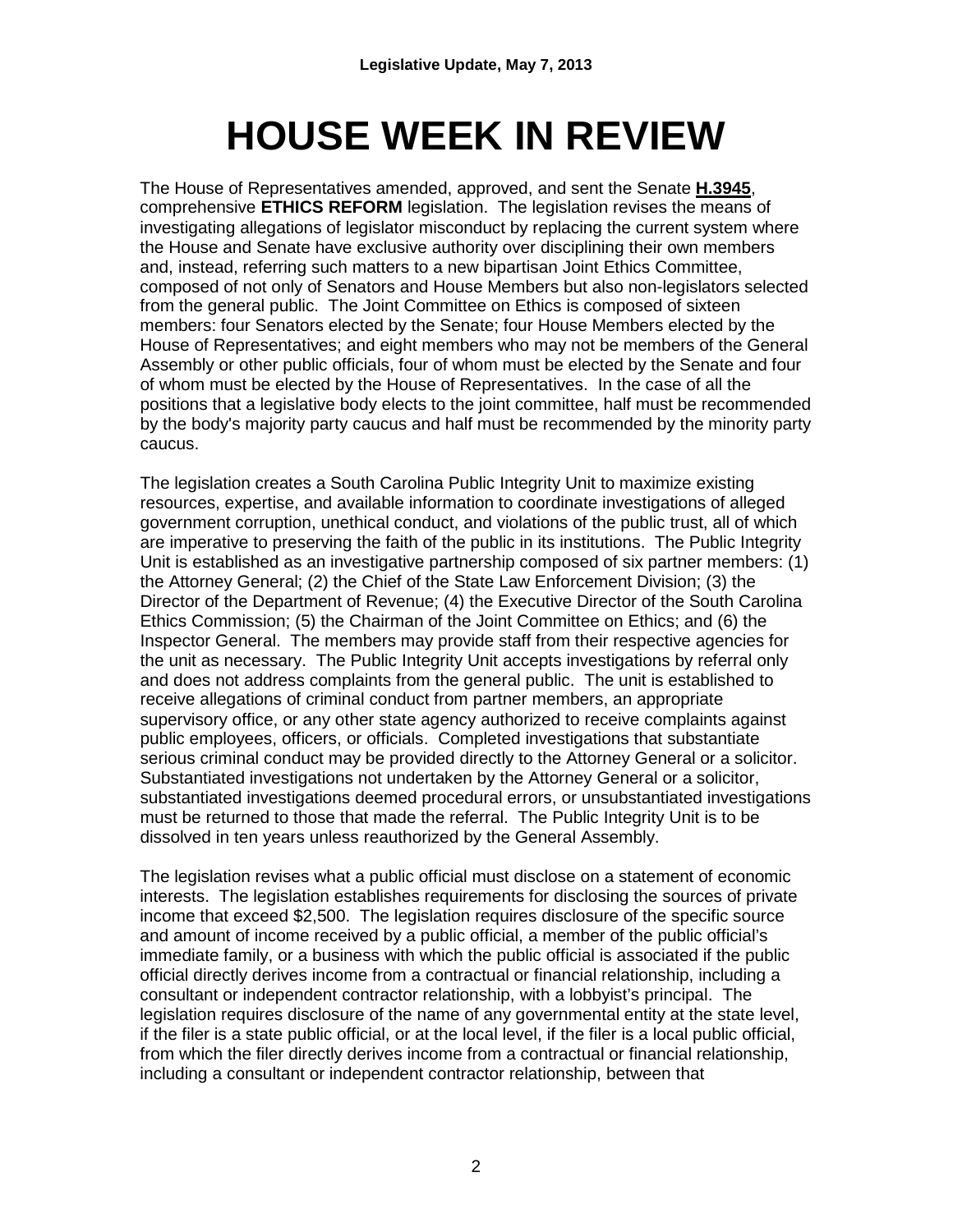governmental entity and that public official, a member of the public official's immediate family, or a business with which the public official is associated.

The legislation expands regulation of lobbying to include activity at local levels of government (county, municipal and school board).

The legislation requires members of the General Assembly to offer detail on the potential conflict of interest that prompts them to recuse themselves from casting a vote or taking another official action. Also, the legislation requires public officials that are required to recuse themselves from votes to do so at all levels of consideration. The legislation provides that a public official, including members of the General Assembly, or a public employee, may not take a vote on or take an action on a matter in which he, an immediate family member, or a business with which he is associated, has a known financial interest.

The legislation authorizes public officials to represent clients before agencies if the matter can ultimately become a contested case and is, therefore, subject to review by the judicial system.

Currently, a candidate, committee, or ballot measure committee must maintain and preserve an account the occupation of each person making a contribution. The legislation provides that a written request for this information shall satisfy.

The legislation provides that during the 20 day period prior to an election, a candidate, committee or ballot committee must electronically report a information about a contribution of more than \$250 or a contribution of less than \$250 when combined with all other contributions accepted from the person during the period have not been reported, exceed \$250. This electronic report must be made within forty-eight hours after receipt.

The legislation discontinues the use of what are commonly referred to as leadership PACs by prohibiting contributions from such political action committees.

The legislation provides that contributions received to retire campaign debt must be used for this purpose only.

The legislation prohibits campaign funds from being used to pay penalties and fines issued by the State Ethics Commission or the Joint Committee on Ethics pursuant to a finding of misconduct, or levied by a court as a result of any criminal convictions

**H.3945** prohibits the head of any state agency or department who is selected by the Governor, General Assembly or an appointed or elected board from engaging in fundraising activity.

The House concurred in Senate amendments to **H.3560** and enrolled the bill for ratification. The legislation establishes a new statewide **MENTAL HEALTH ADJUDICATION AND COMMITMENT REPORTING** initiative to compile information that is to be used to preclude firearms purchases and disallow concealed weapons permits for those who have been committed to mental institutions, have been found insane by a criminal court, or have otherwise been officially designated as mentally defective by a court. The legislation's Mental Health Adjudication and Commitment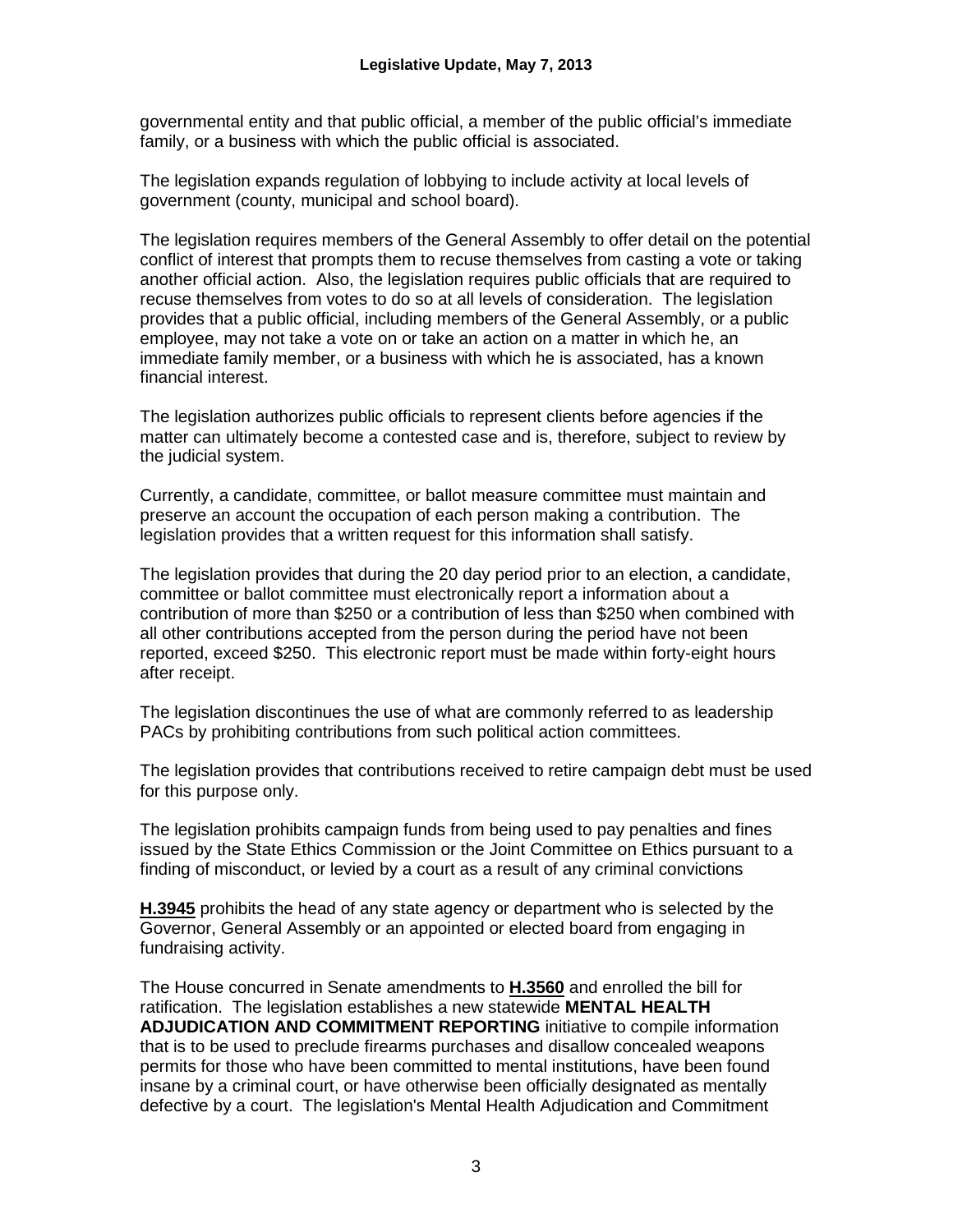Reporting initiative requires the Judicial Department and the State Law Enforcement Division (SLED) to work in conjunction to compile information regarding those who have been adjudicated as a mental defective or who have been committed to a mental institution. Adjudication as a mental defective involves a court making a determination that a person, as a result of marked subnormal intelligence, mental illness, mental incompetency, mental condition, or mental disease, is a danger to himself or to others or lacks the mental capacity to contract or manage his own affairs. This determination includes a finding of insanity by a court in a criminal case as well as a finding that someone is incompetent to stand trial or is not guilty by reason of insanity. Information amassed on those committed to mental institutions involve all formal commitments by courts, including all involuntary commitments, to mental hospitals, sanitariums, psychiatric wards, and other mental health facilities for mental illness, mental defectiveness, and other reasons, such as for drug use. This does not apply to voluntary admissions or to someone who is in a mental institution for observation. Information relating to a person's diagnosis or treatment may not be submitted and confidentiality provisions are included relating to submitted information. Courts must submit information on individuals who have been adjudicated as a mental defective and those who have been committed to a mental institution to SLED on an ongoing basis, and SLED is required to transmit the information to the National Instant Criminal Background Check System, which is used by federal firearms licensees to determine instantly whether a prospective buyer is eligible to buy firearms. The legislation provides that persons adjudicated as mental defective or who have been committed to a mental institution are prohibited from shipping, transporting, possessing or receiving firearms or ammunition under state law, as in federal law. Additionally, SLED must review the state's concealed weapons permit holder list to determine if a person adjudicated as a mental defective or someone who has been committed to a mental institution possesses a current concealed weapons permit. If the review reveals that such an individual holds a concealed weapons permit, the permit is revoked and must be surrendered to law enforcement. Procedures are included for law enforcement to retrieve the permit should the holder fail to return it within ten days of being notified of its revocation. An appeals process is included that allows someone to petition the court to remove a firearms and ammunition prohibition.

The House did not concur in Senate amendments to **S.2**, a bill providing **ELECTION LAW REFORM** measures, and a conference committee was appointed to address differences with the Senate on the legislation.

The House approved and sent the Senate **H.3176**, legislation making **ELECTION LAW REVISIONS** including new **EARLY VOTING PROVISIONS**.

The House approved and sent the Senate **H.3101**, legislation **PROHIBITING THE ENFORCEMENT OF THE FEDERAL PATIENT PROTECTION AND AFFORDABLE CARE ACT IN THE STATE** and declaring that the General Assembly of South Carolina has the sovereign authority to refuse to enforce the provisions this federal health care legislation insofar as its scope exceeds the powers delegated to the federal government under the United States Constitution.

The House amended, approved, and sent the Senate **H.3919**, legislation which provides for the **ELIMINATION OF THE HIGH SCHOOL EXIT EXAM AS A REQUIREMENT FOR GRADUATION AND CREATION OF THE HIGH SCHOOL ASSESSMENT STUDY COMMITTEE**. Before being awarded a high school diploma, all South Carolina public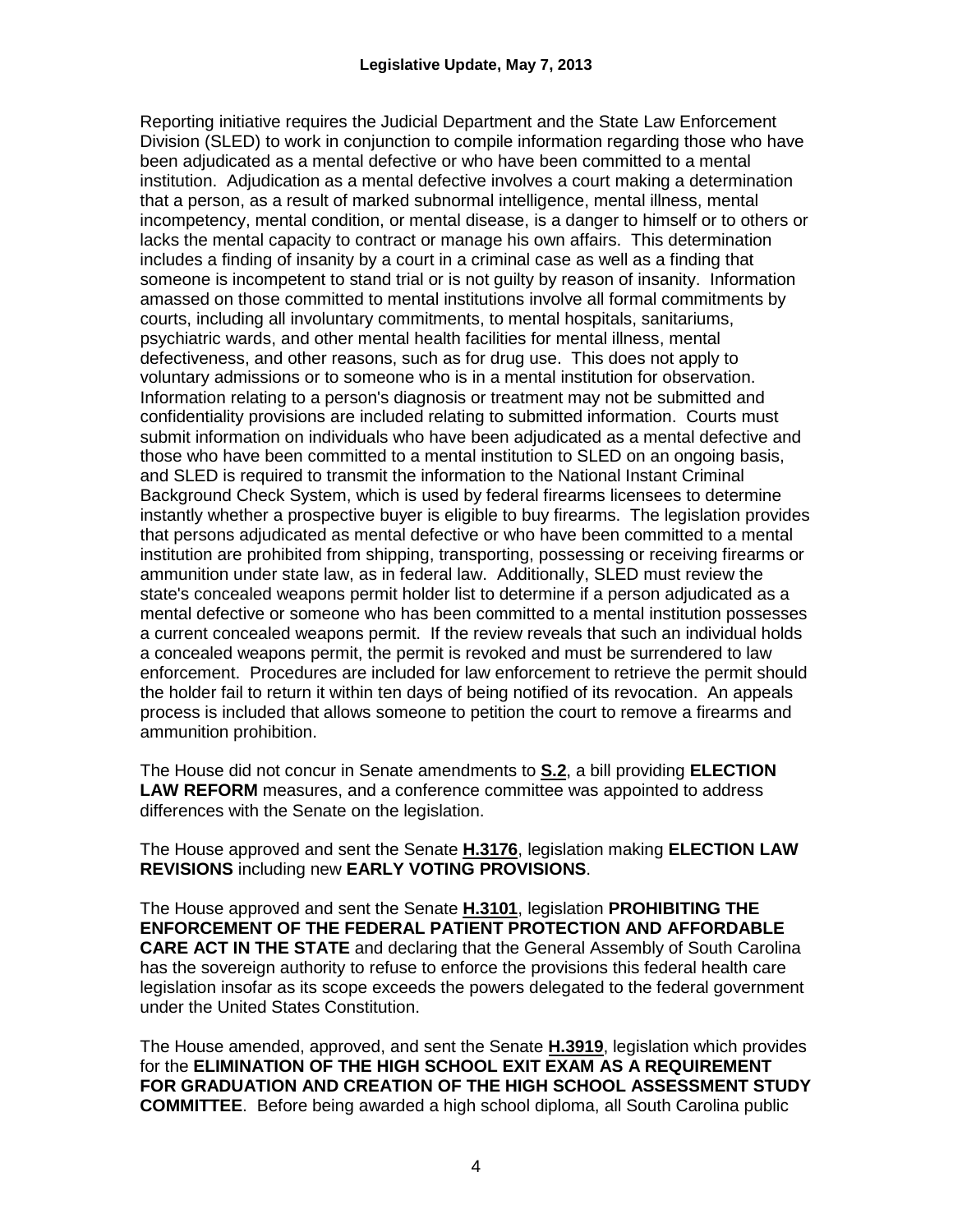high school students must achieve a passing score on both Highs School Assessment Program (HSAP) tests. This legislation provides that all students must take the HSAP tests, but successful passage of the tests is no longer a requirement to graduate. The legislation further provides that an eligible student who previously failed to receive a high school diploma or was denied graduation solely for failing the exit exam may reenroll in high school and will not have to pass the exit exam to receive a high school diploma, and the legislation requires the Department of Education to remove any conflicting requirements and promulgate conforming changes in its applicable regulations. Additionally, the legislation creates the High School Assessment Study Committee to consider whether the high school assessment program should remain the accountability assessment used by the state and to recommend an alternative, if necessary. The legislation provides for the composition and staffing of the study committee, and it requires the committee to make a report to the General Assembly no later than January 31, 2014, at which time the study committee must be dissolved.

The House amended, approved, and sent the Senate **H.4014**, legislation **RECONSTITUTING THE BOARD OF TRUSTEES OF SOUTH CAROLINA STATE UNIVERSITY**. The legislation revises the Board of Trustees which is currently composed of thirteen member, twelve of whom are elected by the General Assembly (one from each congressional district and five at-large) and the Governor, or designee , as the, ex officio, thirteenth board member. As reconstituted by this legislation, the South Carolina State University Board of Trustees is composed of eleven members, nine of whom are elected by the General Assembly, one member from each congressional district and two elected from the state at large. The Governor appoints two members from the state at large, one of whom must be appointed on the recommendation of the South Carolina State University National Alumni Association or its successor, recommended by that body in a secret ballot election conducted at its annual meeting. The legislation establishes a schedule for replacing current members of the board of trustees, except for the board members elected by the General Assembly this year.

The House returned **S.237**, legislation **REVISING THE PROTOCOL FOR FLYING STATE CAPITOL BUILDING FLAGS AT HALF-STAFF IN MEMORY OF FALLEN SOUTH CAROLINA MILITARY**, to the Senate with amendments. The legislation revises the protocol so that State Capitol Building flags may be flown at half-staff in tribute for a period of five days before the day of the South Carolina funeral through the date of interment for members of the United States military services who were residents of South Carolina and who lost their lives in the line of duty while in combat. The legislation provides for flags to be hoisted and lowered as many times as is needed if the period of tribute is for multiple individuals. During the time of tribute, those memorialized must be identified on a conspicuous place on the Governor's website.

The House approved **S.448**, legislation dealing with physicians' supervisory relationship requirements with **PHYSICIAN ASSISTANTS**, and enrolled the bill for ratification. The legislation states that a licensed physician who accepts the responsibility to supervise a physician assistant's activities, must enter into a supervisory relationship with a physician assistant. The physician must notify the Board of Medical Examiners of South Carolina, in writing, of the proposed supervisory relationship and include the proposed scope of practice guidelines for the relationship. The legislation further outlines that no more than three full-time physician assistants can be supervised by a supervising physician. A physician assistant may practice in a public place, a private place, or a facility where the supervising physician regularly sees patients, may make house calls,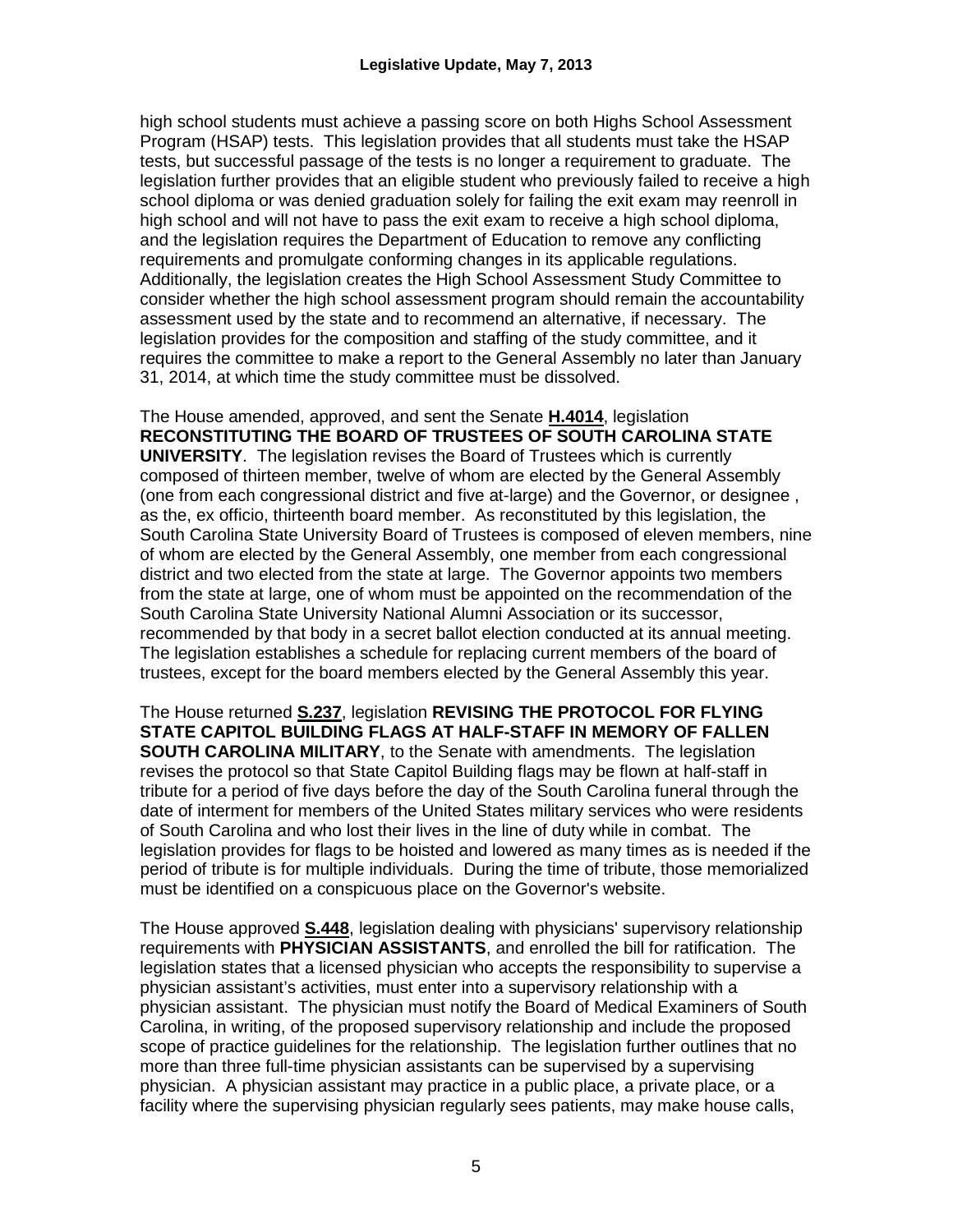perform hospital duties, and perform any functions performed by the supervising physician if the physician assistant is also qualified to perform those functions. A physician assistant may authorize prescriptions for an orally administered Schedule II controlled substance under certain requirements.

The House amended, approved, and sent the Senate **H.3366**, a bill relating to the **AUTHORIZATION OF DISCLOSURE OF MEDICAL INFORMATION**. Under the legislation, a health care provider or the provider's agent shall provide on the patient information form an opportunity for the patient to designate a family member or other individual as a person with whom the provider is allowed, but not required to, discuss the patient's medical condition and treatment plan. Provisions are established to provide a health care provider with immunity from legal liability for authorized disclosures made in good faith. The legislation does not apply to nursing homes, dentists, dental hygienists, or dental technicians. This legislation satisfies the Federal requirements relating to public health and the privacy rule of the Health Insurance Portability and Accountability Act of 1996 (HIPAA).

The House amended, approved, and sent the Senate **H.3941**, legislation **PROHIBITING POLITICAL SUBDIVISIONS FROM MANDATING EMPLOYEE BENEFITS**. This bill revises provisions governing a political subdivision's authority to set a minimum wage, so as to also prohibit a political subdivision from mandating or otherwise requiring an employee benefit such as health benefits, disability benefits, death benefits, group accidental death and dismemberment benefits, paid days off for holidays, sick leave, vacation, personal necessity, retirement benefits, and profit-sharing benefits.

The House amended, approved, and sent the Senate **H.3960**, a bill establishing **REQUIREMENTS FOR EMPLOYERS PARTICIPATING IN A MULTIPLE EMPLOYER SELF-INSURED HEALTH PLAN TO EXECUTE HOLD HARMLESS AGREEMENTS** in which the employer agrees to pay all unpaid portions of insured claims. The legislation provides that each participating employer, as a condition of participation in a multiple employer self-insured health plan, is required to execute an agreement by which the employer agrees to personally pay all claims for benefits covered under the multiple employer self-insured health plan which are incurred by his or its covered employees and their covered dependents, but which the plan has failed to pay. The legislation establishes notification requirements regarding the new provisions and provides that neither failure of a participating employer to execute an agreement, nor failure of the plan to require such execution, shall excuse the employer from liability for unpaid claims incurred by covered employees and dependents. The legislation revises requirements for a multiple employer self-insured health plan to include aggregate and individual excess stop-loss coverage, charging the Department of Insurance with reviewing the amounts of this required coverage to ensure that it is sufficient.

The House approved and sent the Senate **H.4020**, legislation providing for **TEMPORARY REAUTHORIZATION OF THE SOUTH CAROLINA FIRST STEPS TO SCHOOL READINESS ACT**. This joint resolution provides that Act 99 of 1999, South Carolina First Steps to School Readiness Act, is reauthorized until July 1, 2014.

The House approved and sent the Senate **H.3124**, legislation which provides **PROTECTIONS FOR REPORTING CHILD ABUSE OR NEGLECT**. This legislation provides that an employer must not dismiss, demote, suspend, or otherwise discipline or discriminate against an employee or prospective employee who is required or permitted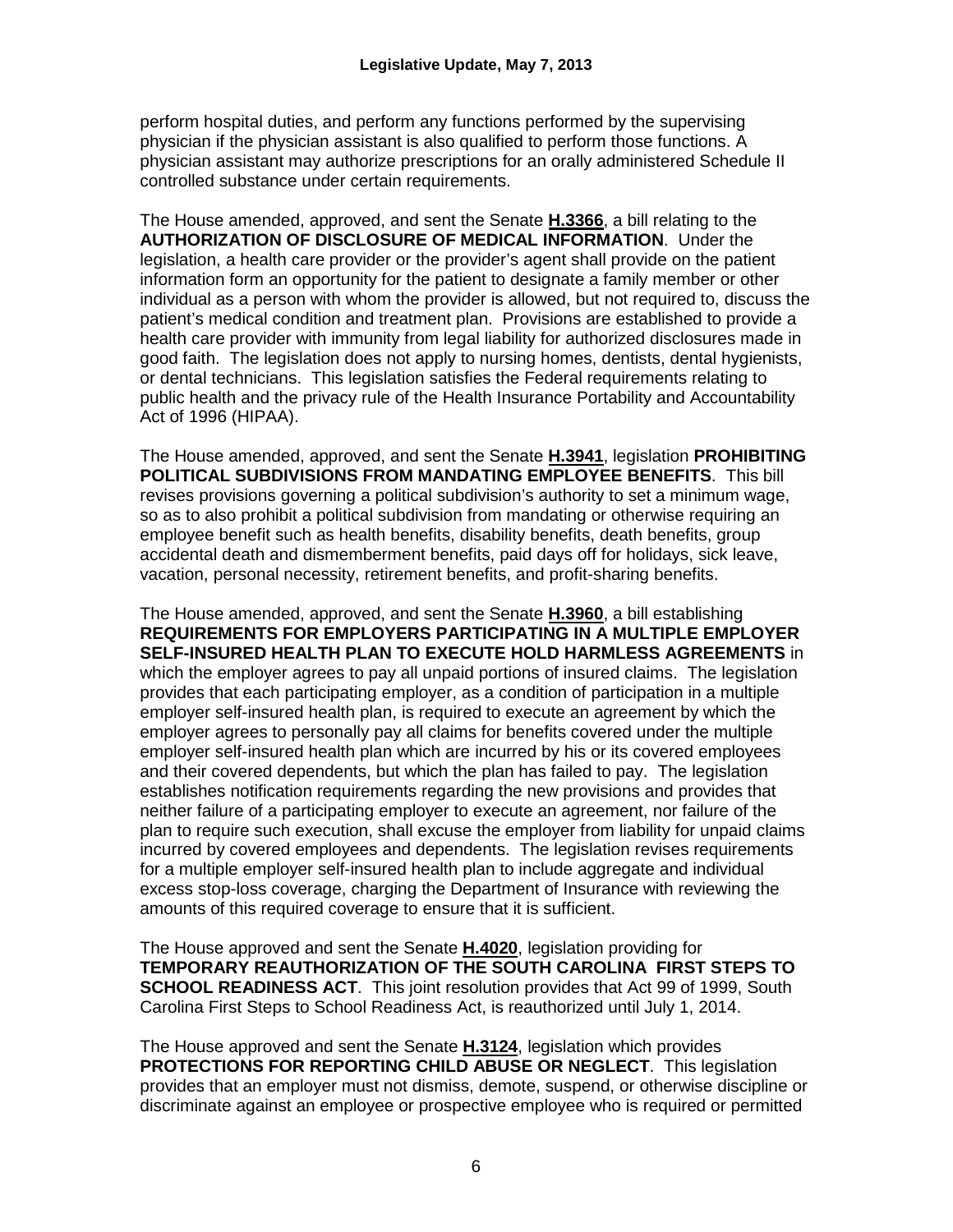to report child abuse or neglect. An employee or prospective employee who is adversely affected by conduct that is in violation of these provisions may bring a civil action for reinstatement and back pay. An action may be brought against an employer, including the state, a political subdivision of the state and any office, department, independent agency, authority, institution, association, or other body in state government. An action must be brought within three years after the cause of action arises. If judgment is rendered in favor of the plaintiff in an action, the court also shall award a reasonable attorney's fee in favor of the plaintiff against the defendant.

The House approved and sent the Senate **H.3856,** a bill **EXPANDING PROHIBITIONS ON EMPLOYMENT IN CHILDCARE FACILITIES**. The bill adds those who have been convicted of unlawful conduct toward a child, cruelty to children, or child endangerment to the list of persons that childcare facilities are prohibited from employing.

The House approved and sent the Senate **H.3567**, legislation regarding **MENTAL HEALTH TREATMENT FOR CHILDREN**. The bill revises the definition of "children" and "adolescents" in need of mental health treatment who are in a residential treatment facility, to include young adults. The bill increases the eligibility age for treatment from eighteen to twenty-one years old.

The House amended, approved, and sent the Senate to **H.3961**, the **"SAVANNAH LEE MONROE AUTISM AWARENESS SPECIAL LICENSE PLATES ACT"**. This legislation authorizes the Department of Motor Vehicles to issue Autism Awareness special license plates with proceeds distributed to the South Carolina Autism Society.

The House amended, approved, and sent the Senate **H.3978**, a bill revising provisions relating to **MEDICAID NURSING HOME PERMITS**. The legislation: provides a new definition for "Medicaid permit day"; specifies the manner in which additional Medicaid permit days are allocated; establishes new reporting requirements; and, sets forth compliance standards with penalties imposed upon facilities that exceed their allotment of Medicaid permit days.

The House amended, approved, and sent the Senate **H.3822**, a bill **REVISING CONCEALABLE WEAPONS PERMITS PROVISIONS**. The legislation revises the requirements that must be met in order to receive a concealable weapons permit. Relating to definitions for purposes of concealable weapons permits, the legislation deletes the definition of "proof of residence" and revises the definitions of "picture identification" and "proof of training". The legislation deletes the requirement that an education course must be a minimum of eight hours, and the legislation provides that individuals with military training and retired law enforcement officers complete only the portion of the class reviewing statutory and case laws. The legislation increases the application fee for a permit for residents of the state from \$50 to \$75, and it provides for a nonresident application fee of \$75. The legislation allows permit applications to be submitted online with State Law Enforcement Division (SLED). If an applicant submits his application online, the legislation authorizes SLED to continue to make all contact with the applicant through online communications. The legislation provides that a person may not carry a concealable weapon into a place clearly marked with a sign prohibiting the carrying of a concealable weapon on the premises, except that a property owner or an agent acting on his behalf, may allow individuals of his choosing to enter onto property regardless of any posted sign to the contrary. The legislation provides that a permit is valid for five years rather than four years, and it requires SLED to send a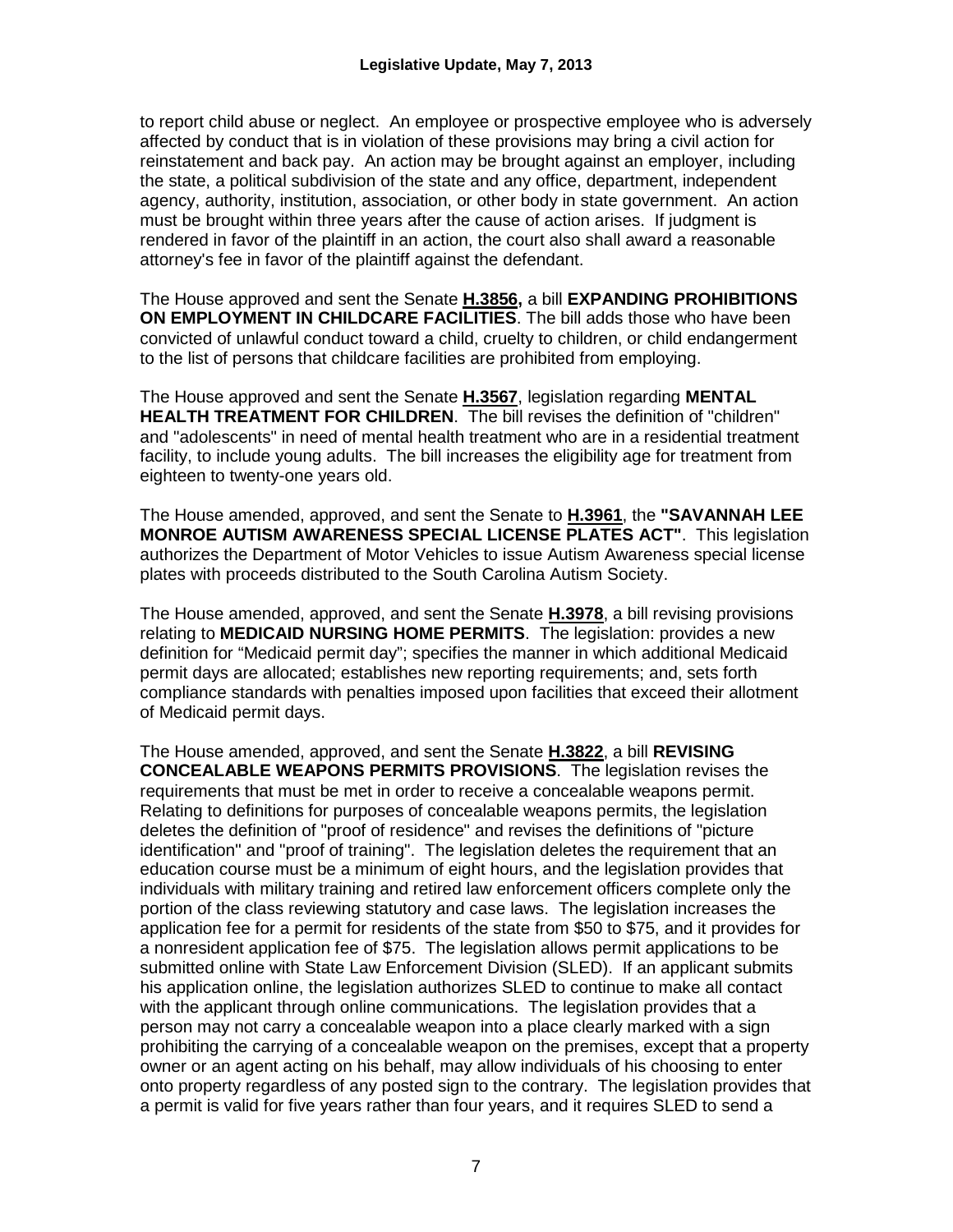renewal notice at least 30 days before a permit expires. The legislation repeals Section 23-31-240 relating to persons allowed to carry a concealable weapon while on duty. Additionally, the legislation provides that a concealable weapons permit holder may secure his weapon under a seat in a vehicle, or in any open or closed storage compartment within the vehicle's passenger compartment.

The House amended, approved, and sent the Senate **H.3149**, a bill revising provisions concerning the **PURCHASE OF PRECIOUS METALS**. The legislation specifies acceptable forms of identification a seller of precious metals must present to the buyer. The legislation modifies the term "purchase" to include means of being pawned to a dealer. The legislation increases the mandatory period for which a dealer in precious metals, except coins, must hold precious metals he purchases before he may sell them from seven days to fourteen days. The legislation requires the dealer to keep the item in the county where it was purchased during the holding period. The legislation expands the list of acceptable forms of identification that may be used to satisfy requirements for purchases of precious metal or precious or semiprecious stones or gems. The legislation expands the list of locations where a permitted dealer in precious metals is not allowed to operate by adding a residential dwelling and a sub-leased space with a lease term of less than one year. Additionally, the legislation requires violations to be wilful by dealers and increases penalties for the purchase of precious metals by a dealer with a revoked license.

The House amended, approved, and sent the Senate **H.3561**, a bill providing for **ACCOMMODATIONS TAX REVISIONS**. The legislation revises accommodations tax provisions, to remove room service, amenities, entertainment, special items in promotional tourist packages, in room movies, and other guest services from the list of items subject to the five percent tax on additional surcharges. Under the revisions, the additional tax would continue to apply only to charges for room service, laundering and dry cleaning services, in-room movies, telephone service, and rentals of meeting rooms.

The House approved and sent the Senate **H.3956**. Relating to **DEFINITIONS IN THE ALCOHOLIC BEVERAGE CONTROL ACT**, this legislation revises the definition of the term "furnishing lodging" to provide for at least eighteen instead of twenty rooms that a business must offer for accommodations on a regular basis.

The House amended, approved, and sent the Senate **H.3894**. Relating to **FACTORS THAT MAY BE CONSIDERED WHEN DETERMINING JUST COMPENSATION IN CONDEMNATION ACTIONS REGARDING EMINENT DOMAIN**, this legislation includes diminution in value of the landowner's remaining property caused by reconfiguration of roadways, restriction of access and circuitous access.

The House amended, approved, and sent the Senate **H.3907**, a bill pertaining to **METHODS OF PAYMENT FOR DEPARTMENT OF MOTOR VEHICLE SERVICES**. This legislation provides the Department of Motor Vehicles (DMV) with an administrative remedy for returned checks. This legislation authorizes the DMV to accept uncertified checks for payment for fees, taxes, and other charges for products or services issued by the DMV; also, the DMV may, upon the approval of the State Treasurer, contract with banks or vendors to guarantee collection of funds paid by uncertified checks. The legislation authorizes the DMV to refuse to provide a person any product or service, except an identification card, until the person has paid all fees owed the DMV as a result of a returned check. The legislation clarifies the DMV's authorization to collect a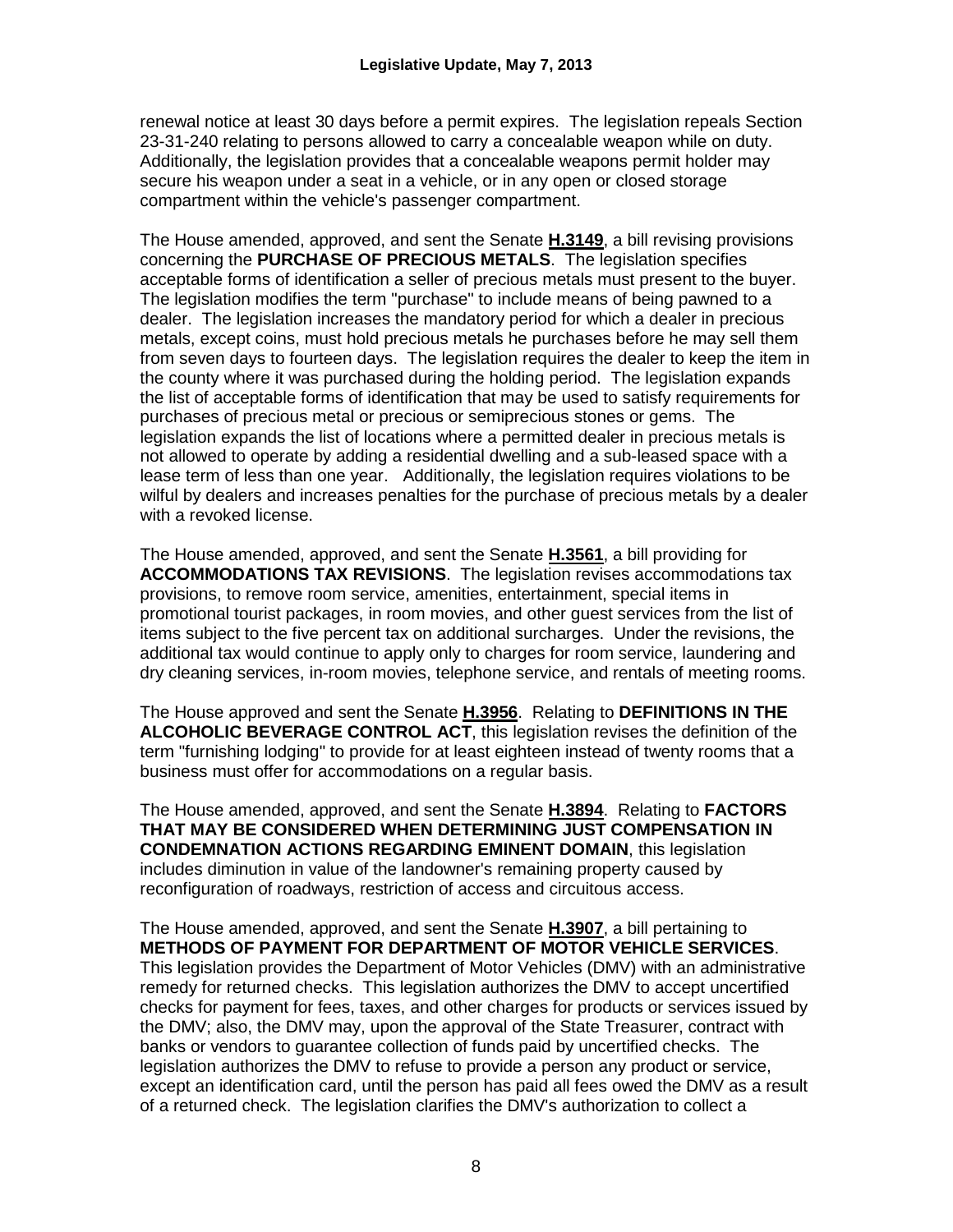returned check fee, and the legislation provides that the DMV may charge a processing fee for the use of credit cards. The legislation provides that all processing fees collected must be placed in a special restricted account to be used by the DMV to defray its costs.

The House amended, approved, and sent the Senate to **H.3631**, relating to **GOLF CARTS**. This legislation moves existing golf cart provisions to Chapter 3 (Motor Vehicle Registrations and Licensing) of Title 56 (Motor Vehicles) so as to clarify that a violation of these provisions is subject to a misdemeanor penalty; last session legislation passed by the General Assembly moved these provisions out of Chapter 3 and placed them in Chapter 2 (Specialized Vehicles) of Title 56. Additionally, the legislation removes a restriction on golf carts only operating during daylight hours; the legislation provides that the night-time prohibition does not apply to a golf cart that is equipped with working headlights and rear lights so long as the operator may legally operate a motor vehicle after daylight. The legislation provides that a sufficient portion of the five dollar golf cart registration fee is to be used by the Department of Motor Vehicles to defray expenses of producing and administering golf cart permits.

The House amended, approved, and sent the Senate **H.4038**, a bill establishing an **EXEMPTION FROM STATE PROVISIONS GOVERNING THE LICENSURE AND REGULATION OF ENGINEERS** and surveyors that applies to the work or practice of a person rendering engineering services, meaning design, construction, and maintenance of airplanes and airplane manufacturing equipment, to a corporation that operates in South Carolina under a production certificate issued by the Federal Aviation Authority, provided that the general business of the corporation does not consist, either wholly or in part, of the rendering of engineering services to the general public.

The House approved and sent the Senate **H.3783**, a bill that revises **CRITERIA FOR THE ADMISSIONS LICENSE TAX EXEMPTION FOR A MOTORSPORTS ENTERTAINMENT COMPLEX** by establishing the requirement that the complex be a NASCAR sanctioned motor speedway or racetrack that hosted at least one NASCAR Sprint Cup Series race in 2012, and continues to host at least one NASCAR Sprint Cup Series race, or any successor race featuring the same NASCAR Cup series. By replacing the current requirement that the speedway have at least sixty thousand seats for race patrons, the legislation would allow the Darlington Raceway to continue to retain a portion of its admissions tax funds to be used for promotional expenses even if renovations at the race track should reduce the number of available seats.

# **BILLS INTRODUCED IN THE HOUSE THIS WEEK**

# **AGRICULTURE, NATURAL RESOURCES, AND ENVIRONMENTAL AFFAIRS**

**S. 191** *FRESH AND MINIMALLY PROCESSED FOODS FOR CONSUMPTION BY STUDENTS* **Sen. Verdin**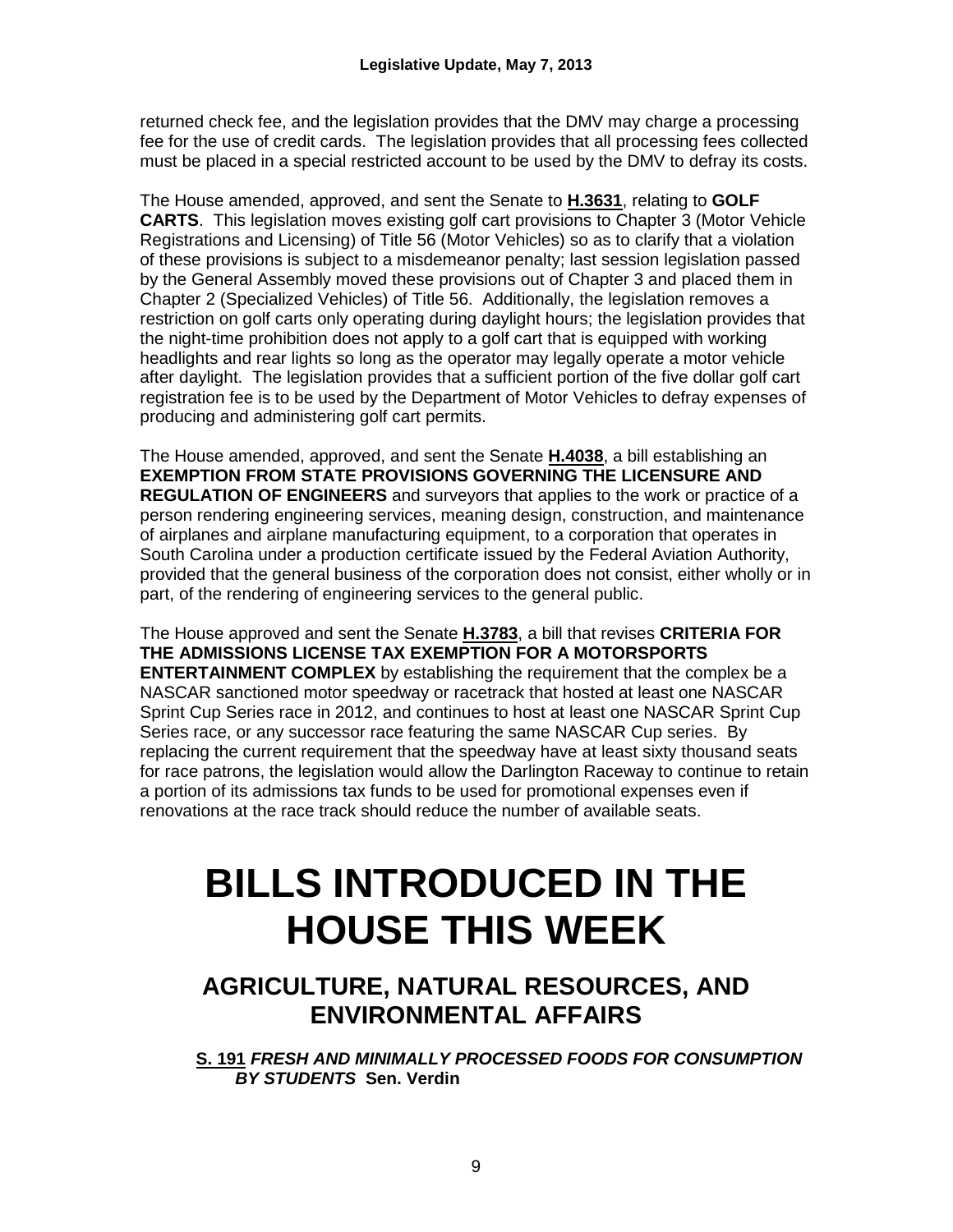The legislation requires the South Carolina Department of Agriculture to create a program that fosters relationships between South Carolina farms, school districts, and other institutions to provide them with fresh and minimally processed foods for consumption by students. Among many things, the program must identify and promote local farms to food service programs and offer them information concerning actions and strategies to implement the program.

### **S.584** *HUNTING AND FISHING LICENSES* **Sen. Campsen**

Among many things, the legislation revises timeframe of hunting and fishing licenses for recreational and commercial use by permitting the department to issue a license that expires on the day before the anniversary of its issuance. The bill also revises residency requirements for licenses.

# **EDUCATION AND PUBLIC WORKS**

#### **H.4061** *AGE-APPROPRIATE INSTRUCTION IN SEXUAL ABUSE AND ASSAULT AWARENESS AND PREVENTION* **Rep. Powers Norrell**

This legislation requires the State Board of Education to select or develop instructional units in sexual abuse and assault awareness and prevention, with separate units appropriate for each age level from four-year old kindergarten through twelfth grade. This legislation requires school districts to provide age-appropriate instruction in sexual abuse and assault awareness and prevention as part of the comprehensive health education program.

#### **H.4072** *CONTRACTS FOR TRANSPORTATION SERVICES BETWEEN A COUNTY SCHOOL BOARD AND A PRIVATE INDIVIDUAL OR CONTRACTOR* **Rep. Patrick**

Relating to contracts for transportation services between a county school board and a private individual or contractor, this legislation provides that the county school board is responsible for payment of maintenance costs incurred under the contract and shall receive certain associated financial aid from the state. The legislation provides that the county school board may request title and control of school buses operated within the jurisdiction of the board by the state, and that the state shall grant this request at no cost, subject to certain requirements where a district shares a maintenance facility with another district.

# **H.4073** *MUNICIPAL ORDINANCES* **Rep. G. R. Smith**

This legislation provides that the governing body of a municipality, by ordinance, may provide that all members of a municipal fire truck company or other employees of the fire department may direct and control traffic at the scene of any fire in the municipality and enforce the laws of this State or ordinances of the municipality relating to the following of a fire apparatus, the crossing of a fire hose, and interfering with firemen in the discharge of their duties in connection with a fire in the same manner as provided for the enforcement of such laws or ordinances by law enforcement or code enforcement officers.

# **H.4088** *"EDUCATION MAXIMUM ACT"* **Rep. Rivers**

This legislation provides that beginning with the 2014-2015 school year, each elementary, middle, and high school student must demonstrate performance at his grade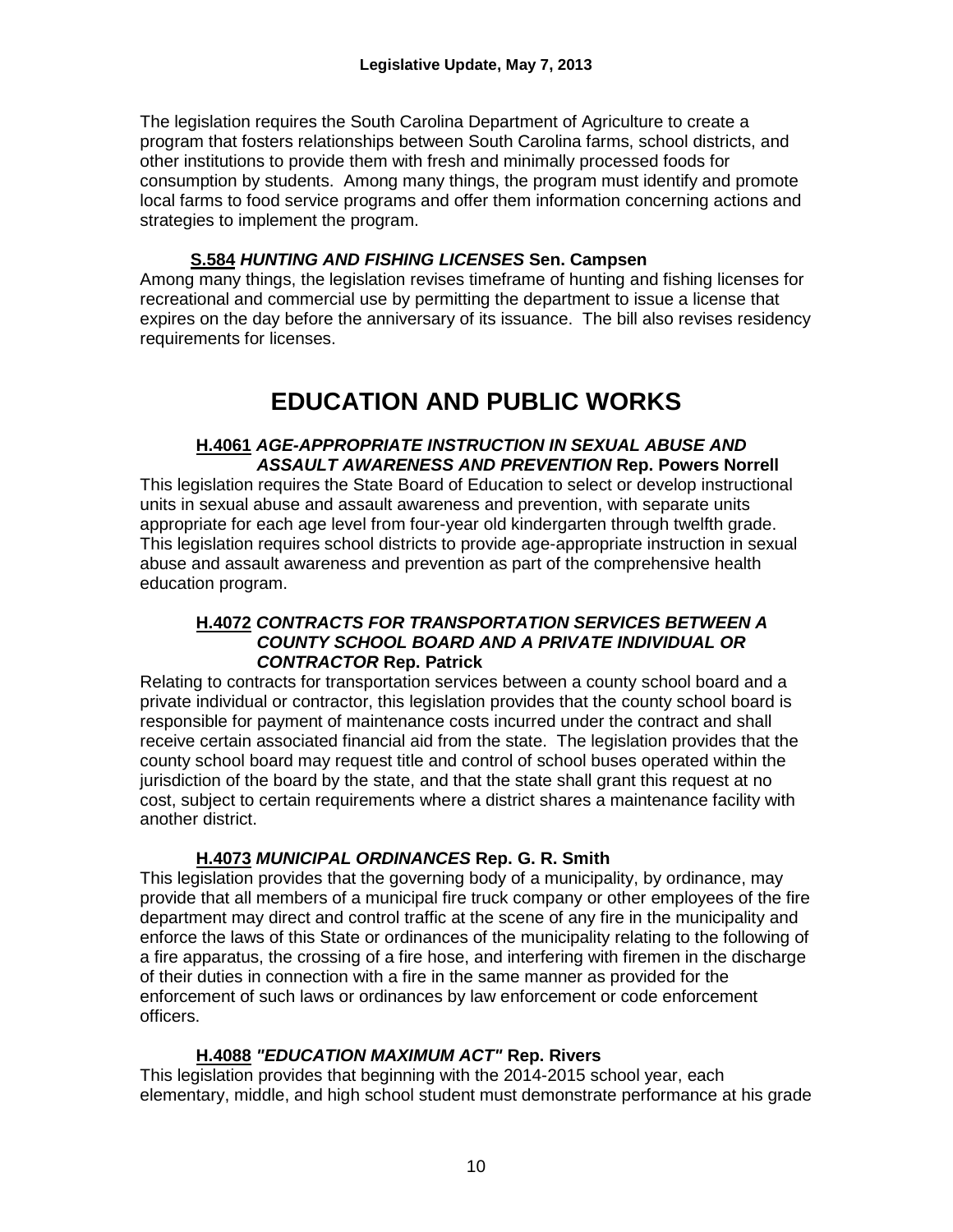level in English/language arts and mathematics before promotion to the next grade, and a student may satisfy this requirement by successfully completing additional coursework and testing in summer school at the expense of his parent or guardian, payable over a period of time as established by the district. The legislation exempts eleventh and twelfth grade students from other exit examinations, and the legislation requires eleventh grade students to take the ACT exam and achieve a minimum score on that test as determined by the Department of Education. The legislation requires twelfth graders to take the WorkKeys exam and achieve a minimum score on that test as determined by the Department of Education. The legislation provides that a school district may opt out of the state textbook rental system and instead purchase the digital equivalent of a textbook and support equipment directly from vendor contracts approved by the state. This legislation allows special part-time teaching certificates allowing professionals or experts to teach subjects related their profession or expertise. Relating to academic performance ratings, this legislation provides that real student performance and test scores but not graduation rates be used for these ratings. This legislation provides that the parent or legal guardian of a child may enroll the child in the school considered by the parent or guardian to be most suitable for the academic needs of the child upon the showing of certain information and payment of a fee, and it requires different standards and no fee for a child needing special education services.

# **JUDICIARY**

#### **S.8** *REVISIONS PERTAINING TO DOG LIABILITY AND CERTIFICATION OF LAW ENFORCEMENT PATROL CANINE TEAMS* **Sen. L. Martin**

This legislation makes revision relating to the liability of owner or person having dog in his care or keeping. Under current law, there is an exception for liability if a person provokes a dog into attacking him. This legislation strikes this provision and expands exceptions for liability to include: (1) the person who was attacked provoked or harassed the dog leading to the attack; (2) the dog is working in a law enforcement capacity with a governmental agency and in the performance of the dog's official duties provided that: (a) the dog is trained and certified according to the standards adopted by the South Carolina Law Enforcement Training Council; (b) the governmental agency has adopted a written policy on the necessary and appropriate use of dogs in the dog's official law enforcement duties; (c) the actions of the dog's handler or dog do not violate the agency's written policy; (d) the actions of the dog's handler or dog do not constitute excessive force; and (e) the attack or bite does not occur on a third party by-stander not involved in the criminal investigation, search, or arrest; or (3) the dog is defending the life, health, or safety of the dog's owner, handler, or another person. The term 'patrol canine teams' refers to a certified officer and a specific patrol canine controlled by the handler working together in the performance of law enforcement or correctional duties. The term 'patrol canine teams' does not refer to canines used exclusively for tracking or specific detection. This legislation requires the South Carolina Criminal Justice Academy to verify that patrol canine teams have been certified by a nationally recognized police dog association or similar organization. The legislation further provides that no law enforcement agency may utilize patrol canine teams after July 1, 2014, unless the patrol canine teams have met all certification requirements.

# **S.19** *BOND PROVISIONS* **Sen. Ford**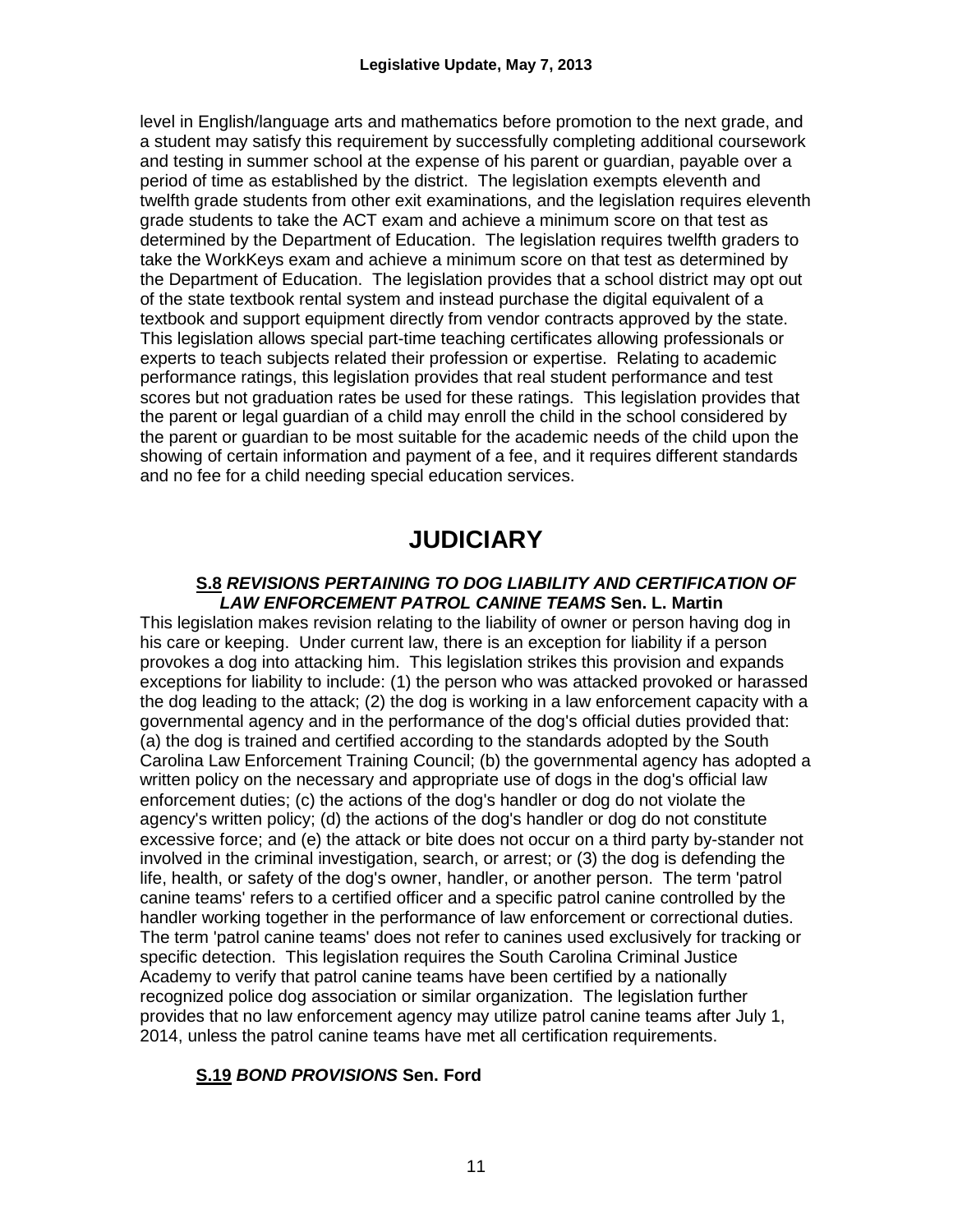If a person released on bond for a serious or most serious offense, and is charged with a serious or most serious offense, while released on bond, this legislation provides that the bond hearing for the subsequent serious or most serious offense must be held in the circuit court within thirty days. If the court finds probable cause that the person committed the current offense or that the person is unlikely to comply with any condition of release, a rebuttable presumption arises that no condition will assure the person will not pose a danger to the safety of any other person or the community. If the court finds that certain conditions of release on bond will ensure that the person is unlikely to flee or pose a danger to any other person or the community and the person will abide by the terms of release on bond, the judge shall consider bond and set or amend bond accordingly. If the court finds no such conditions will ensure that the person is unlikely to flee or not pose a danger to the community, bond must be revoked.

# **S.193** *CRUELTY TO ANIMALS* **Sen. Verdin**

This legislation makes revisions relating to cruelty to animals. The legislation increases penalties for violations. The legislation provides that any person violating the laws in relation to cruelty to animals may be arrested by a law enforcement officer; the legislation further provides that the South Carolina Society for the Prevention of Cruelty to Animals, or other organization organized for the same purposes, may not make an arrest for the violation of the laws in relation to cruelty to animals.

#### **S.408** *STOPPING, PARKING OR LEAVING STANDING A VEHICLE OUTSIDE OF A BUSINESS OR RESIDENTIAL DISTRICT* **Sen. Thurmond**

Current provisions in law prohibit a person from stopping, parking, or leaving standing a vehicle, whether attended or unattended, upon the roadway outside a business or residential district when it is practicable to stop, park, or leave the vehicle off the roadway. This legislation adds that no person shall stop, park, or leave standing a vehicle, whether attended or unattended, upon the roadway inside or outside a residential district when it is practicable to stop, park, or leave the vehicle off the roadway. Notwithstanding another provision of law, the legislation further provides that these provisions do not prohibit a person's vehicle from stopping, parking, or standing, whether attended or unattended, upon the roadway outside a business or inside or outside a residential district for a reasonable time if the person: (1) is an invitee or guest of the business or an invitee or guest of a resident in the residential district; (2) is a police officer, fireman, ambulance driver, or other public safety, emergency, or law enforcement official and the vehicle is being used in connection with exercising his official duties; or (3) is the owner, operator, or employee of the business, or a resident of the residential district.

#### **S.601** *EXPANSION OF LOBBYING TO INCLUDE ACTIONS AT THE LOCAL LEVEL* **Sen. Thurmond**

This bill expands lobbying to include actions at the local level of governments; however, lobbying does not include activities of a member or the staff of a governing body of a political subdivision. This legislation revises terms regarding lobbyists and lobbying and public body to include members of and the governing bodies of political subdivisions.

# **H.4062** *INFANT SAFE HAVENS POSTING REQUIREMENTS* **Rep. Powers Norrell**

This legislation relates to infant safe havens, which are places a person may leave an infant under certain circumstances. This legislation requires safe havens to post a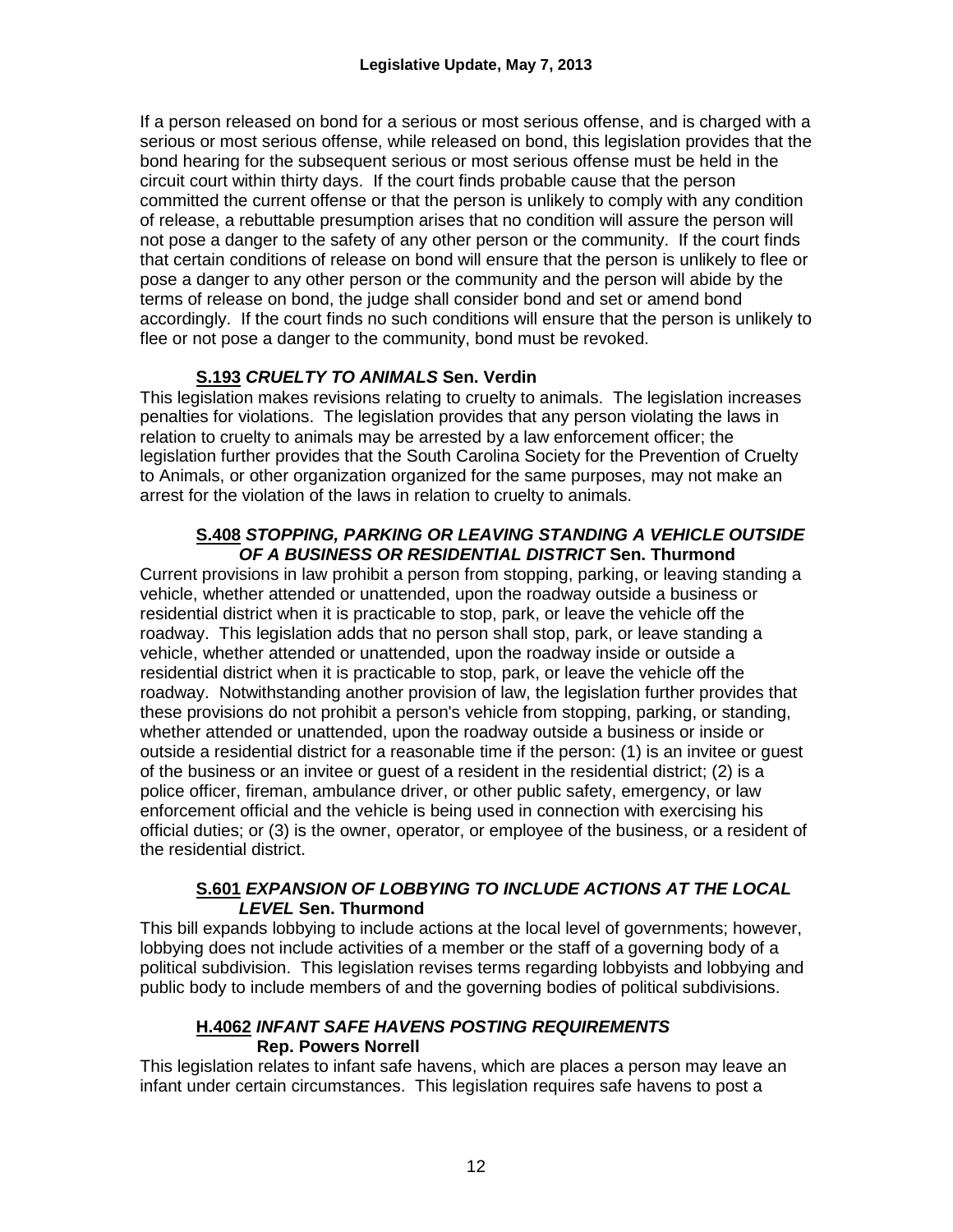notice that states that the location is a safe haven, and the legislation requires the Department of Social Services to prepare the notice for use by the safe haven.

### **H.4063** *FAMILY COURT MEDIATION* **Rep. Pitts**

This legislation requires mediation as a means of resolving certain family court matters, consistent with Title 20, Title 63, and Chapter 48, Title 15. The legislation provides certain requirements to serve as a mediator; provides rules for conducting mediation conferences; assures access to the family courts of this state upon compliance with mediation requirements; and provides for mediator fees and expenses and the assessment of certain penalties.

#### **H.4068** *PROHIBITIONS ON A MEMBER OF THE GENERAL ASSEMBLY OR AN IMMEDIATE FAMILY MEMBER BEING ELECTED OR APPOINTED TO CERTAIN OFFICES* **Rep. Henderson**

This legislation prohibits a Member of the General Assembly or an immediate family member of his from being elected or appointed by the General Assembly to the governing board of a public college or university in South Carolina while the Member serves in the General Assembly and for a period of one year after the Member ceases this service or fails to file for election to the General Assembly, and it provides a necessary definition. Relating to the prohibition of a Member of the General Assembly from being elected to judicial office while serving in the General Assembly or for one year after he ceases this service or fails to file for election to the General Assembly, this legislation extends the prohibition to an immediate family member of a Member of the General Assembly, and it provides a necessary definition.

# **H.4084** *STATE DAY OF PRAYER* **Rep. Limehouse**

This legislation designates the first Thursday in October of each year as the 'State Day of Prayer'.

#### **H.4094** *EXEMPTIONS FROM THE FREEDOM OF INFORMATION ACT* **Rep. Rivers**

This legislation adds exemptions from the Freedom of Information Act. The legislation provides that a public agency may not disclose information from its personnel, medical, or similar files concerning a residential address, date of birth, social security number, telephone number, photograph, name of a spouse or name of a child, if applicable, or address or telephone number of the daycare or K-12 school of a child, if applicable, of any active or former: (1) member or employee of the federal judiciary; (2) member or employee of the judiciary, administrative law court, or a municipal judge in this State; (3) law enforcement officer who has served in an active capacity in this State; (4) director, acting director, or employee of the Department of Corrections, Department of Juvenile Justice, Department of Social Services, or Department of Probation, Parole and Pardon Services; (5) guardian ad litem serving on behalf of the South Carolina Guardian ad litem program or similar local program; (6) municipal, state, or federal prosecutor who has prosecuted actions in this State; or (7) municipal, state, or federal public defender or appellate defender who has served in that capacity in this State.

# **LABOR, COMMERCE AND INDUSTRY**

# **S.148** *IDENTITY THEFT SAFEGUARDS FOR PROTECTED CONSUMERS*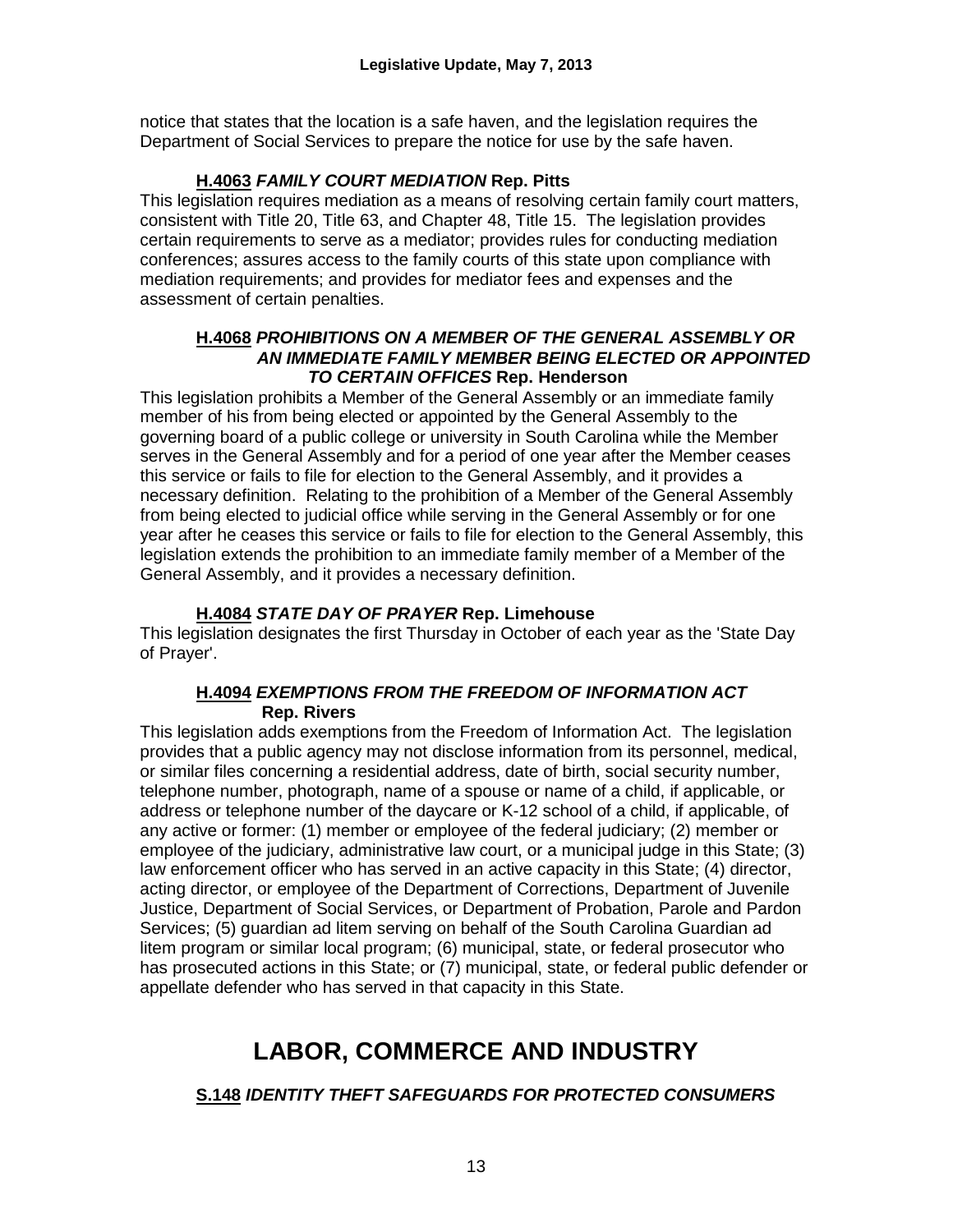#### **Sen. Shealy**

This bill establishes special safeguards against identity theft that apply to a class of protected consumers composed of children as well as adults who are incapacitated or otherwise under another's guardianship. The legislation establishes requirements for consumer reporting agencies to place security freezes on the records of protected consumers, a special class of consumers composed of those under the age of sixteen as well as incapacitated individuals and protected individuals for whom a guardian or conservator has been appointed, upon the request of the protected consumers or representatives who can produce sufficient proof of their authority to act on behalf of the protected consumers.

#### **S.349** *"APPRAISAL MANAGEMENT COMPANY REGISTRATION ACT"* **Sen. O'Dell**

This bill enacts the "Appraisal Management Company Registration Act" to require those acting as an appraisal management company to register with the South Carolina Real Estate Appraisers Board and establish new provisions governing the practices of appraisal management companies. The legislation establishes: provisions governing the organization and control of an appraisal management company; requirements relating to the use and payment of independent appraisers; reporting requirements; restrictions on certain appraisal management company personnel exerting influence on an appraisal; a prohibition on an appraisal management company's changing a completed appraisal or using an appraisal report or its content provided by an independent appraiser in another transaction; and, restrictions on the removal of an independent appraiser from the appraiser panel by an appraisal management company. Penalties and remedies are established for violations. The legislation establishes surety bond requirements for an appraisal management company. The legislation provides that the board may provide adjudicatory proceedings pursuant to the Administrative Procedures Act. The legislation increases by two the membership of the Real Estate Appraisers Board, adding a member who is a representative of an appraisal management company and an additional member representing licensed or certified appraisers.

# **S.530** *CLOSED PANEL HEALTH INSURANCE PLANS* **Sen. Hayes**

This bill removes the requirement that certain employers that offer only closed panel health insurance plans to its employees also offer a point-of-service option to its employees. The legislation increases the allowable differences between coinsurance percentages for in-network and out-of-network covered services and supplies under a point-of-service option.

# **WAYS AND MEANS**

# **S.259** *TUITION-FREE ATTENDANCE OF CLASSES AT STATE-SUPPORTED COLLEGES, UNIVERSITIES, AND TECHNICAL SCHOOLS FOR*

#### *THOSE*

# *AGE SIXTY AND OVER* **Sen. Thurmond**

This bill expands the provision that allows persons age sixty and over to attend classes at state-supported colleges, universities, and technical schools without payment of tuition by eliminating the current restriction that a person receiving compensation as a full-time employee must pay tuition.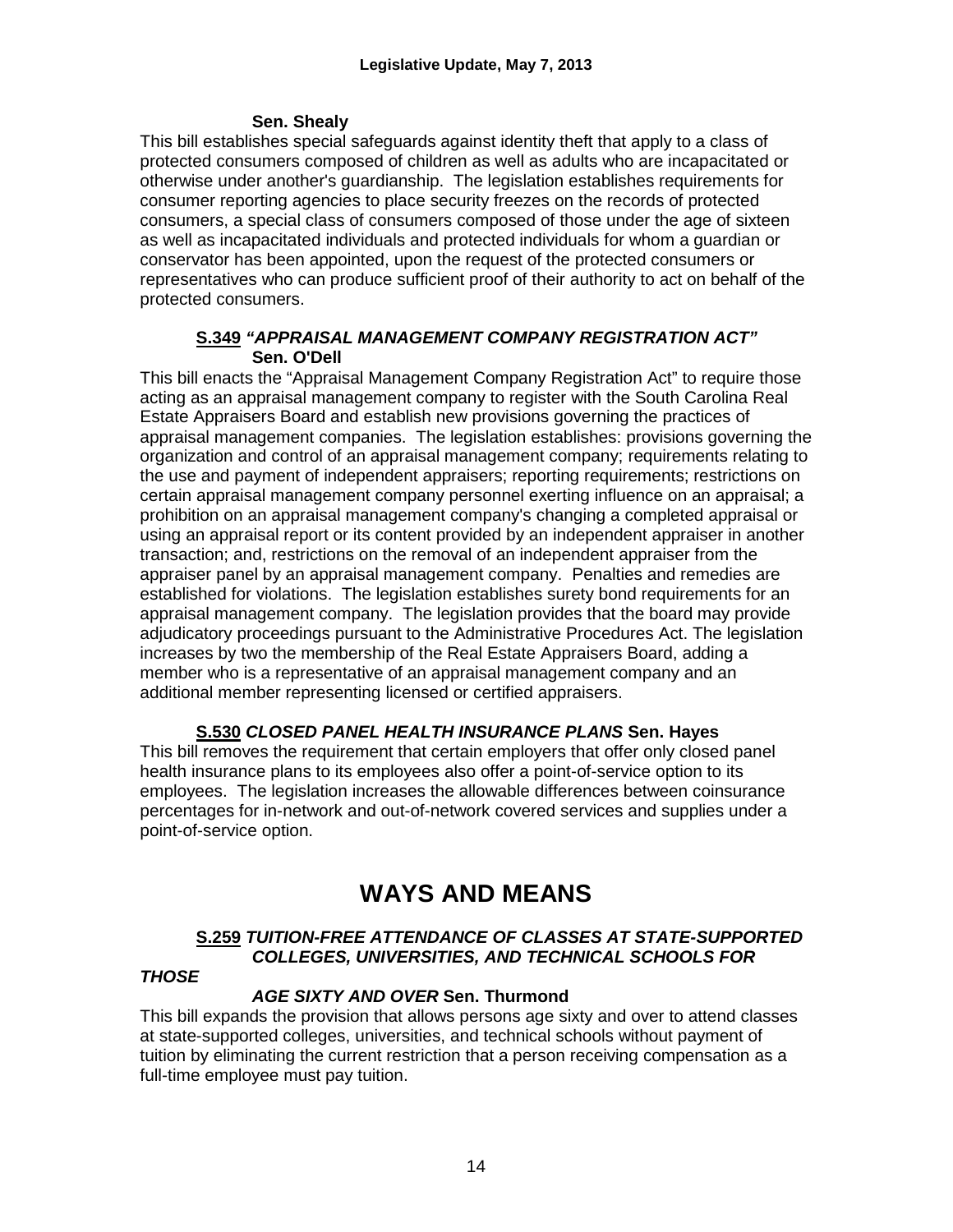#### **S.481** *REVISIONS TO THE ADMISSIONS LICENSE TAX EXEMPTION FOR A MOTORSPORTS ENTERTAINMENT COMPLEX* **Sen. Malloy**

This bill provides for revisions to the admissions license tax exemption for a motorsports entertainment complex, so as to require the complex to be a NASCAR sanctioned speedway that hosts at least one race each year featuring the preeminent NASCAR Cup Series, instead of requiring the speedway to have at least sixty thousand seats for race patrons.

#### **S.562** *RECOVERY FOR IMPROVEMENTS TO ACQUIRED LAND* **Sen. Campsen**

This bill revises provisions relating to recovery for improvements made in good faith, to provide that the defendant shall be entitled to recover the full value of all improvements if he has purchased or otherwise acquired title to the lands and tenements in the action.

#### **S.610** *ECONOMIC DEVELOPMENT BONDS FOR NATIONAL AND INTERNATIONAL CONVENTION AND TRADE SHOW CENTER ADJACENT FACILITIES* **Sen. Rankin**

This bill definitions for purposes of the State General Obligation Economic Development Bond Act, so as to clarify that the definition of "economic development project", including a national and international convention and trade show center owned by a public entity includes an adjacent facility allowing specific events thereby making additional time and space available for the major conventions, trade shows, and special events. The legislation requires Joint Bond Review Committee review and comment on such an adjacent facility. The legislation revises provisions for the issuance of bonds under the State General Obligation Economic Development Bond Act so as to extend from ten to fifteen years the period in which a national and international convention and trade show center must be completed.

# **H.4074** *TAXATION OF ELECTRONIC CIGARETTES* **Rep. White**

This bill revises provisions relating to tobacco, ammunition, and playing cards, so as to levy, assess, and collect five cents on certain products containing nicotine that are commonly used in electronic cigarettes. The legislation limits the rate to no more than ten percent of the excise tax and surcharge on a pack of cigarettes and requires that an invoice for such products clearly states the amount of product included.

# **H.4075** *HOMESTEAD PROPERTY TAX EXEMPTION INCREASE* **Rep. Vick**

This bill revises the homestead property tax exemption allowed persons over the age of sixty-five years, or disabled, or legally blind, so as to increase the exemption amount from the first fifty thousand dollars to the first seventy-five thousand dollars of the fair market value of the homestead.

#### **H.4076** *SAFEGUARDS FOR FEDERAL TAX INFORMATION MAINTAINED BY COUNTIES AND MUNICIPALITIES* **Rep. R. L. Brown**

This bill requires each county and municipality that maintains federal tax information to implement a policy that safeguards the information from a potential data breach. The policy must be no less stringent than the manner in which the Internal Revenue Service protects the information.

#### **H.4077** *ECONOMIC DEVELOPMENT BONDS FOR NATIONAL AND INTERNATIONAL CONVENTION AND TRADE SHOW CENTER ADJACENT FACILITIES* **Rep. Clemmons**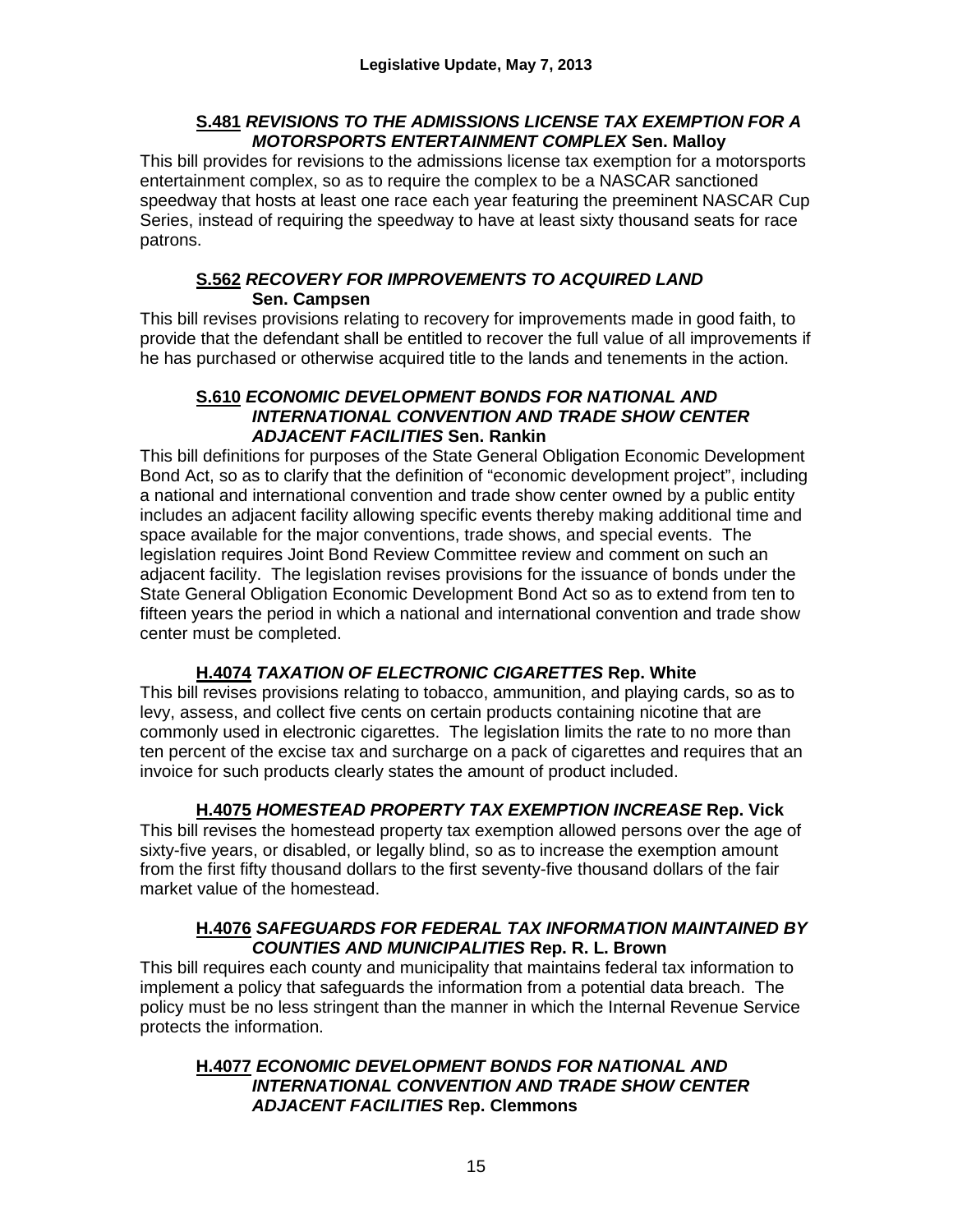This bill definitions for purposes of the State General Obligation Economic Development Bond Act, so as to clarify that the definition of "economic development project", including a national and international convention and trade show center owned by a public entity includes an adjacent facility allowing specific events thereby making additional time and space available for the major conventions, trade shows, and special events. The legislation requires Joint Bond Review Committee review and comment on such an adjacent facility. The legislation revises provisions for the issuance of bonds under the State General Obligation Economic Development Bond Act so as to extend from ten to fifteen years the period in which a national and international convention and trade show center must be completed.

#### **H.4095** *"TRUTH IN HEALTH FINANCING AND RESPONSIBLE CONSUMER HEALTH CARE ACT"* **Rep. K. R. Crawford**

This bill enacts the "Truth in Health Financing and Responsible Consumer Health Care Act" so as to establish within the Department of Health and Human Services the Responsible Consumer Health Care Program, which provides health care to low-income, uninsured South Carolinians through managed care plans and medical spending accounts. The legislation establishes program eligibility requirements and specifies health care services that the managed care organization must provide, including preventive health services, certain functions it must perform, and standards with which it must comply. The legislation provides that an individual is entitled to five hundred dollars in preventive services at no cost. The managed care organization is required to provide monthly statements, explanation of benefits, and account balances. The legislation provides that individuals, their employers, and charitable organizations may contribute to an individual's medical spending account and that the managed care organization also may contribute to the account if the contribution is an incentive for individuals to engage in certain healthy behaviors. The legislation provides that contributions to a medical spending account, other than those made by the state, belong to the individual and that such funds roll over to the next program period. The legislation establishes the Responsible Consumer Health Care Fund into which Medicaid expansion funds, among other funds, must be deposited to carry out the provisions of this legislation. Implementation of this program is conditioned upon the receipt of sufficient funds. The legislation prohibits obligating the state to financial participation beyond the level of funds anticipated to be available. DHHS is required to submit Medicaid Plan amendments and federal waivers necessary to obtain federal approval to carry out the provisions of this legislation. The legislation provides that funds from the Medicaid Reserve Fund must be used for the 2014 administration of the Responsible Consumer Health Care Program. The legislation provides that, beginning in 2015 through 2016, the state must not participate in disproportionate share hospital funds. The legislation provides alternative uses for the hospital license tax.